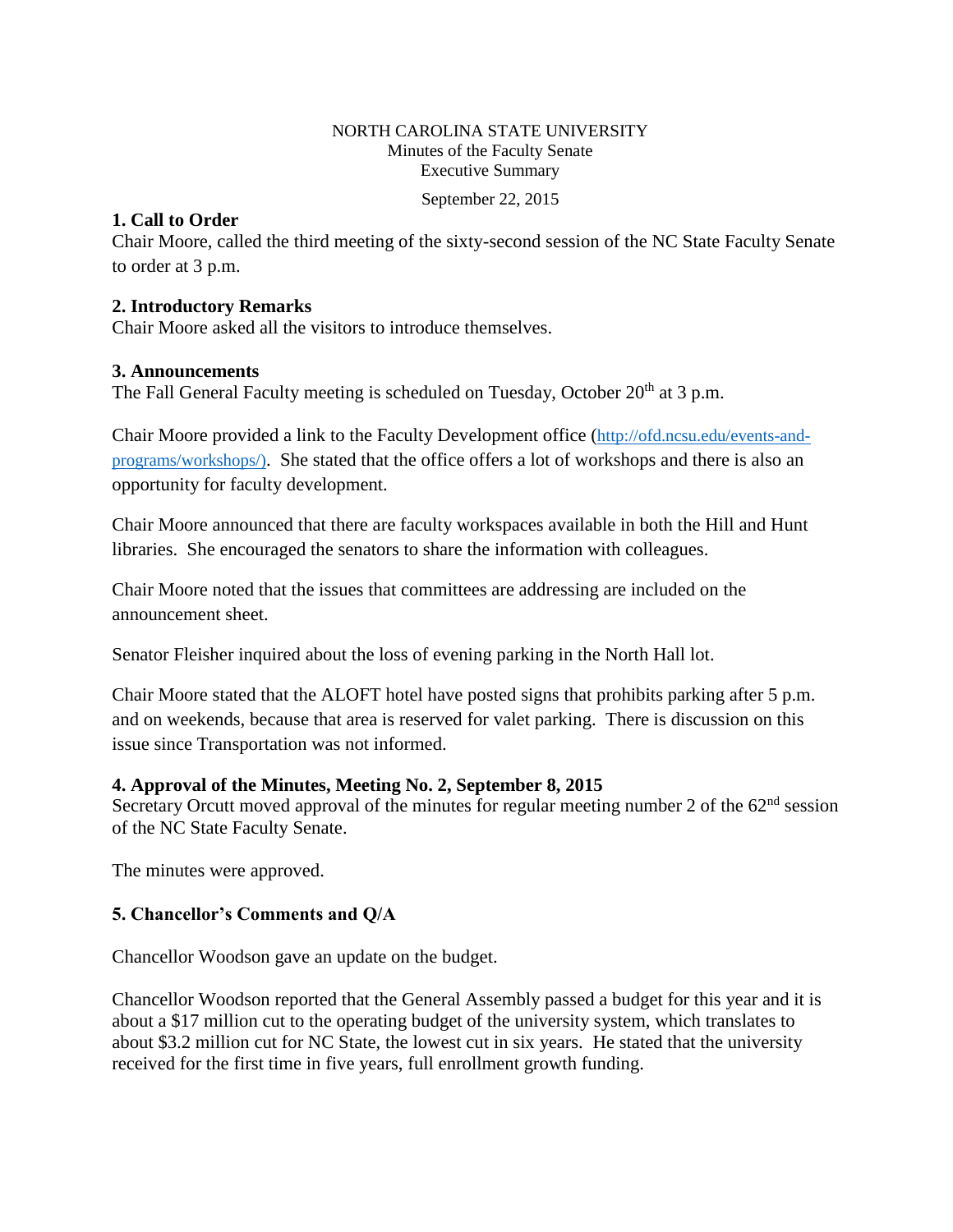Chancellor Woodson reported that there are no raises for State employees, but there is a \$750 bonus that will be given in December to all state employees. The BOG at their last meeting delegated authority to UNC GA for the possible raise policy for EPA, so the administration will be discussing how much money they have and whether raises are a possibility for EPA staff.

Chancellor Woodson reported that the Senate and the House are trying to resolve their differences in the bond initiative, which is good news for the university system. The Senate is passing this afternoon a bond initiative that would have just under a billion dollars of 2 billion for the university system for new projects. NC State is in the Senate's version for our engineering oval project, which is a critical engineering building.

Chancellor Woodson stated that the Senate put in the self-liquidating bond bill, a provision that allows us to continue to plan for the Plant Sciences building along with allocation of some money. He stated that if the General Assembly passes the authority to plan a facility it is rare that it doesn't get built, so we are confident that we are going to come out of the session either with two projects on the bond initiative or one funded for planning.

The Chancellor reported that in addition to our billion dollars for UNC there is about \$500 million for a program that cities in rural communities would solicit grants for infrastructure projects like sewers. So, \$500 million for infrastructure, sewers, water projects and the other \$500 million for community colleges and about \$1 billion for higher education.

# **6. Old and New Business**

# *Second reading of Proposed Resolution on Post Tenure Review*

Senator Cubbage stated that the process was insufficient and did not give the faculty adequate time for reflection and consultation, and indeed the substance, which essentially transferred into a final decision for PTR from the faculty committee to an administrative committee, is a bad decision.

Senator Cubbage reviewed some of the highlights in his handout "*Top 10 Reasons to Revise the New PTR Rules*" that was distributed.

After much discussion a hand vote was taken and the results were10 in favor, 12 opposed, and 3 abstentions. The motion did not carry.

## *Sen.Issue4: Broader review of shared governance at NCSU*

Past Chair Zonderman thanked Betsy Brown in her absence, for working with him on the draft. He stated that it memorializes what they hoped are some best practices. He noted that his feeling was to get this on paper because we now have a new successor to Betsy and some day we will have a new Chancellor and Provost.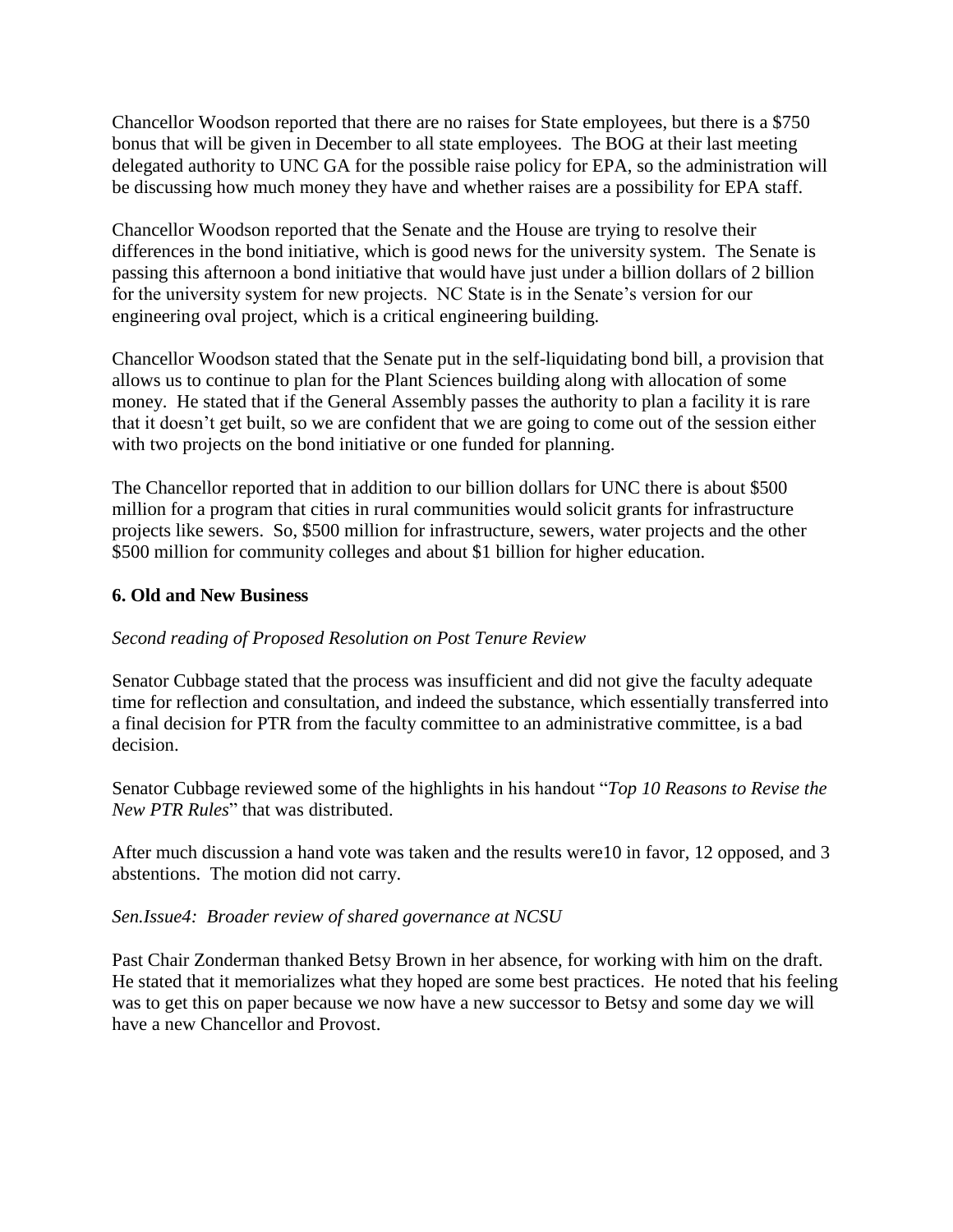Chair Zonderman stated that the draft does not have the force of policy, but it is good to have something in writing to say this is how we think as a body to do things right with administration on reviewing policy.

#### **Appendix B: Draft working document for Best Practices in Shared Governance**

Chair Moore stated that the document has been reviewed by the Executive Committee. Senators were given the opportunity to give feedback (see below in the full minutes) on the document.

#### **Status of Senate Issues voted on in the first meeting of the year; see Appendix A**

Chair Moore stated that the Executive Committee members have assigned more issues to committees, but they are going to hold off on assigning the last ones because the committees already have a long list of items that they are working on.

#### *New Business*

#### **Comments on Dr. Charles Carlton, former Chair of the Faculty Senate**

Secretary Orcutt offered comments to honor the memory of Dr. Charles Carlton, former Chair of the Faculty Senate who passed away on July 25, 2015 in Cambridge, UK:

#### **Location choices for the October 20 Fall General Faculty Meeting; preference**

Chair Moore noted that there are two potential locations for the GF meeting and they are the auditorium around the corner from the Senate chambers or 126 Witherspoon. The preference was to have the General Faculty meeting in the auditorium.

#### *Proposed Regulation on Drug Testing NC State University Employees.*

Questions for the Chair to send to David Rainer in advance can be sent to Jeannette moore@ncsu.edu.

#### **7. Issues of concern**

Senator Cubbage would like to know if PTR can be discussed at the Fall Faculty meeting.

Chair Moore stated that the agenda for the meeting will be set on October 5<sup>th</sup>.

Senator Argyropoulos stated that he would like to get some statistics on grievances that faculty are filing and how things have progressed year to year.

#### **8. Adjourn**

A motion passed to adjourn at 4:40 p.m.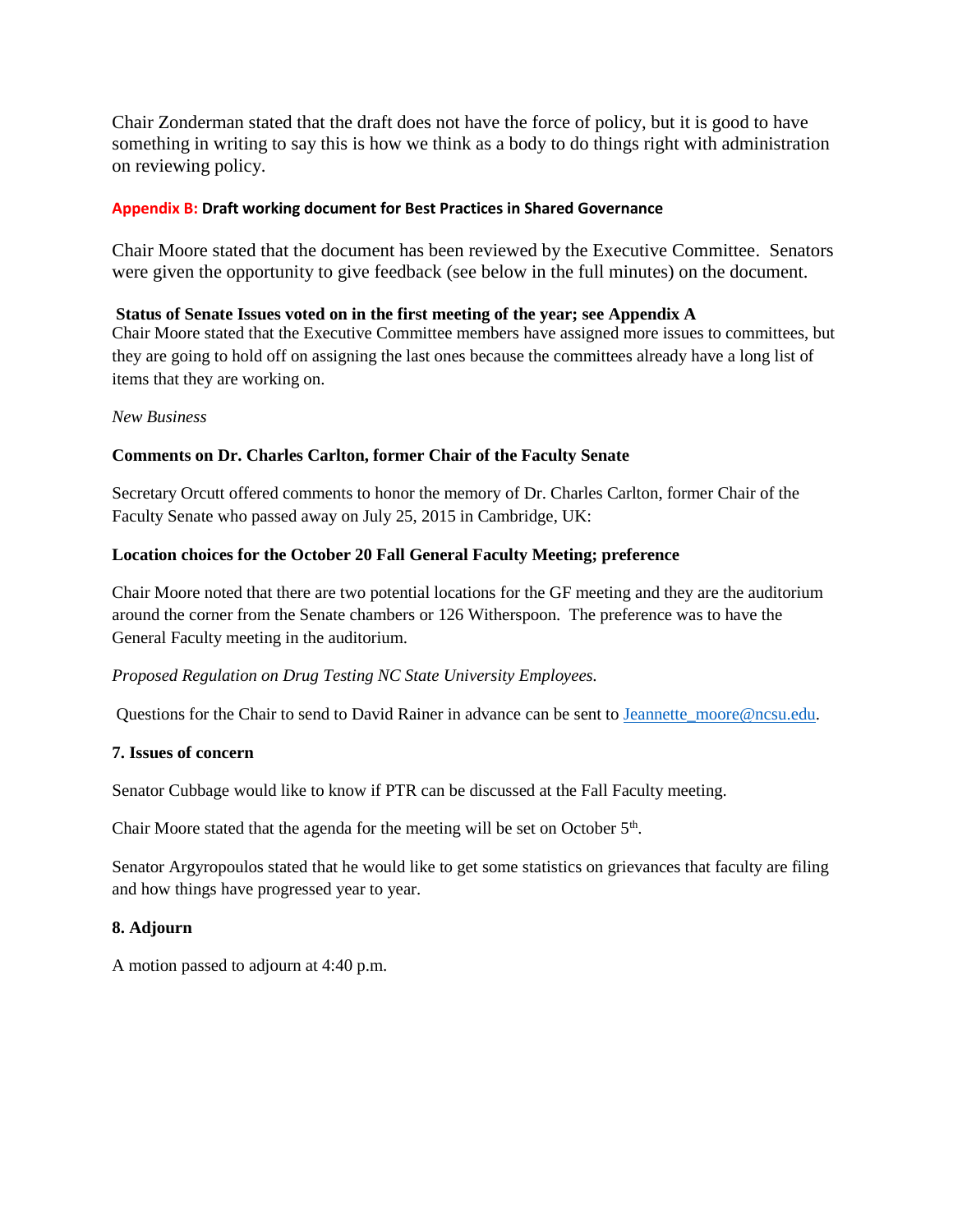## NORTH CAROLINA STATE UNIVERSITY Minutes of the Faculty Senate September 22, 2015

# Regular Meeting No. 3 of the 62<sup>nd</sup> Session: Faculty Senate Chambers September 22, 2015

**Present:** Chair Moore, Past Chair Zonderman, Secretary Orcutt, Parliamentarian Lubischer; Senators Ange-van Heugten, Argyropoulos, Ash, Bernhard, Bird, Bullock, Bykova, Byrnes, Cubbage, Davidian, Devetsikiotis, Fath, Fleisher, Gunter, Hergeth, Huffmann, Laffitte, Moore, Pearce, Perros, Porter, Silverberg, Smith McCoy, Sotillo, Williams

**Excused:** Provost Arden, Senators Auerbach, Banks, Kathariou, Scearce, Smith, Spontak

**Absent:** Senator: Bartlett, Sannes, Steer

G**uests:** Chancellor Woodson, P. J. Teal, Chancellor's Office; Duane Larick, Provost's Office; Marc Hoit, Vice Chancellor for Information Technology; Shawn Troxler, General Counsel's **Office** 

## **1. Call to Order**

Chair Moore, called the third meeting of the sixty-second session of the NC State Faculty Senate to order at 3 p.m.

#### **2. Introductory Remarks**

Chair Moore asked the visitors to introduce themselves.

## **3. Announcements**

The Fall General Faculty meeting is scheduled on Tuesday, October  $20<sup>th</sup>$  at 3 p.m.

Chair Moore provided a link to the Faculty Development office ([http://ofd.ncsu.edu/events-and](http://ofd.ncsu.edu/events-and-programs/workshops/)[programs/workshops/\)](http://ofd.ncsu.edu/events-and-programs/workshops/). The office offers a lot of workshops and there is also an opportunity for faculty development there.

Chair Moore announced that there are faculty workspaces available in both the Hill and Hunt libraries. She encouraged the senators to share that information with colleagues.

Chair Moore noted that issues committees are addressing are included on the announcement sheet.

Senator Fleisher inquired about the loss of evening parking in the North Hall lot.

Chair Moore stated that the ALOFT hotel have posted signs that prohibits parking after 5 p.m. and on weekends, because that area is reserved for valet parking. There is some discussion on this since Transportation was not informed.

## **4. Approval of the minutes, Meeting No. 2, September 8, 2015**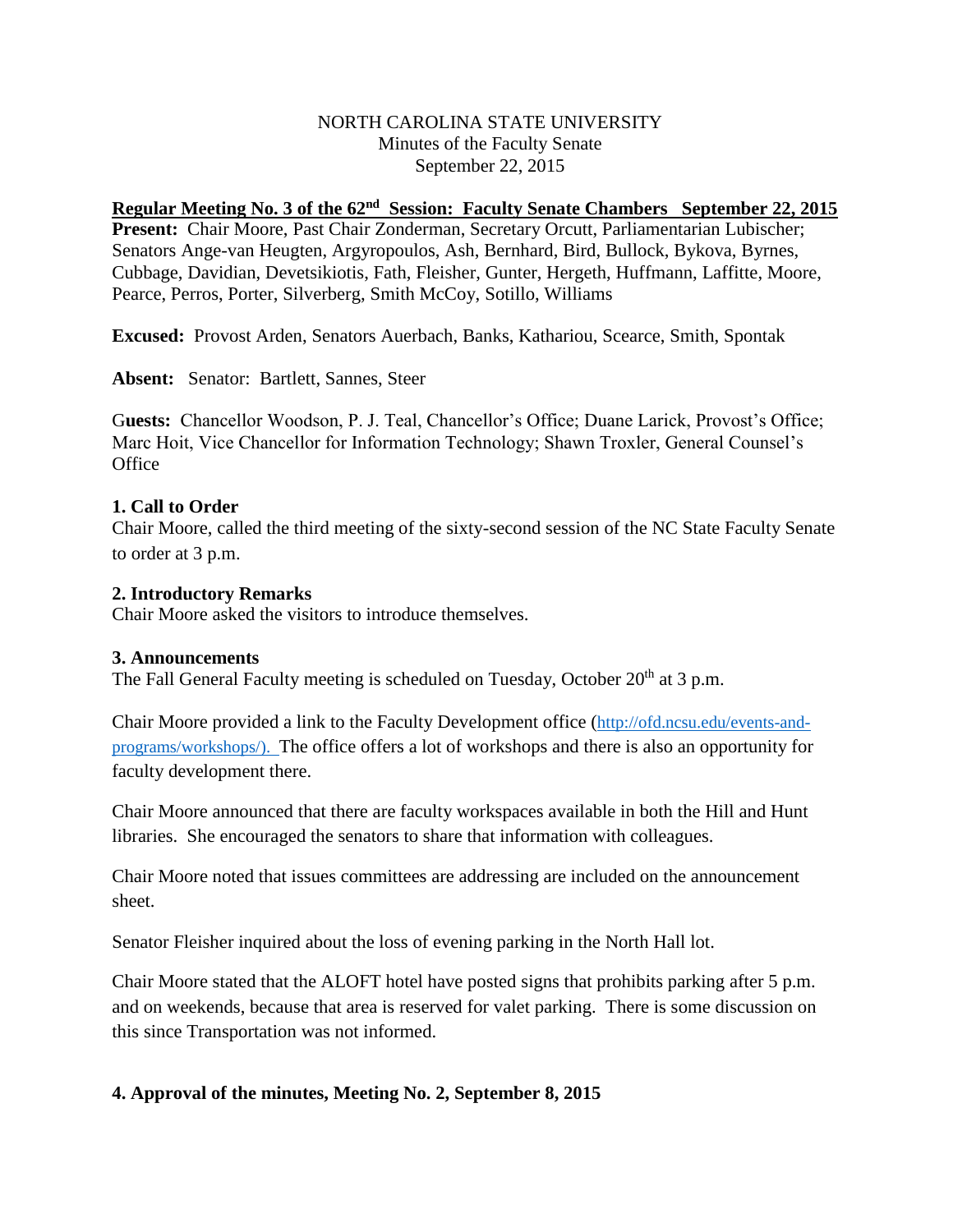Secretary Orcutt heard a motion and second for approval of the minutes for regular meeting number 2 of the 62<sup>nd</sup> session of the NC State Faculty Senate.

The minutes were approved.

# **5. Chancellor's Comments and Q/A**

Chancellor Woodson gave an update on the budget.

Chancellor Woodson reported that the General Assembly passed a budget for this year and it is about a \$17 million cut to the operating budget of the university system, which translates to about \$3.2 million cut for NC State, the lowest cut in six years. He said on the positive side we received for the first time in five years, full enrollment growth funding. The university system received \$49 million and NC State will benefit from that enrollment growth funding.

Chancellor Woodson stated that there are no raises for State employees, but that a \$750 bonus is to be given in December to all state employees. The BOG at their last meeting delegated authority to UNC GA for the possible raise policy for EPA, so the administration will be discussing how much money they have and whether raises are a possibility for EPA staff.

Chancellor Woodson stated that the problem for us in the budget is in the second year of the biennium which doesn't get a lot of attention because the General Assembly never follow the second year of the budget. They always rewrite the budget. The second year of the budget is a significant cut to the university system of somewhere in the neighborhood of \$40 million. So that is something we have to work hard on next year.

Chancellor Woodson stated that the other draconian cut in the second year in our opinion is a cut to all advancement activities and a limitation to no more than \$1 million from any one campus for fund raising, so you can't spend state money on fundraising, which is fine if you have a \$2.7M endowment and can underwrite advancement with the endowment. We will eventually get there. We have been weaning ourselves off of state funding for development for several years now, but we cannot get to a million dollars. Our total advancement operation across the entire university is around \$15 million, which include all colleges, every unit, and about 45% of that is state funding. The percentage has been going down each year and as the endowment grows, we charge the endowment 100 basis points (1%) to underwrite development activities. So currently our endowment is around \$985 million and that equals to about \$9 million that we are about to get from endowment to support development. If we were at 2.6 billion we would have \$26 million to spend on development, so we are a ways off. He said NC State raises more money per dollar invested than any school in the system, so he is hopeful we will be able to reverse this, but in the meantime we will work hard to make sure that doesn't happen in the second year.

Chancellor Woodson stated that today the Senate and the House are trying to resolve their differences in the bond initiative, which is good news for the university system. The Senate is passing this afternoon a bond initiative that would have just under a billion dollars of 2 billion for the university system for new projects. NC State is in the Senate's version for our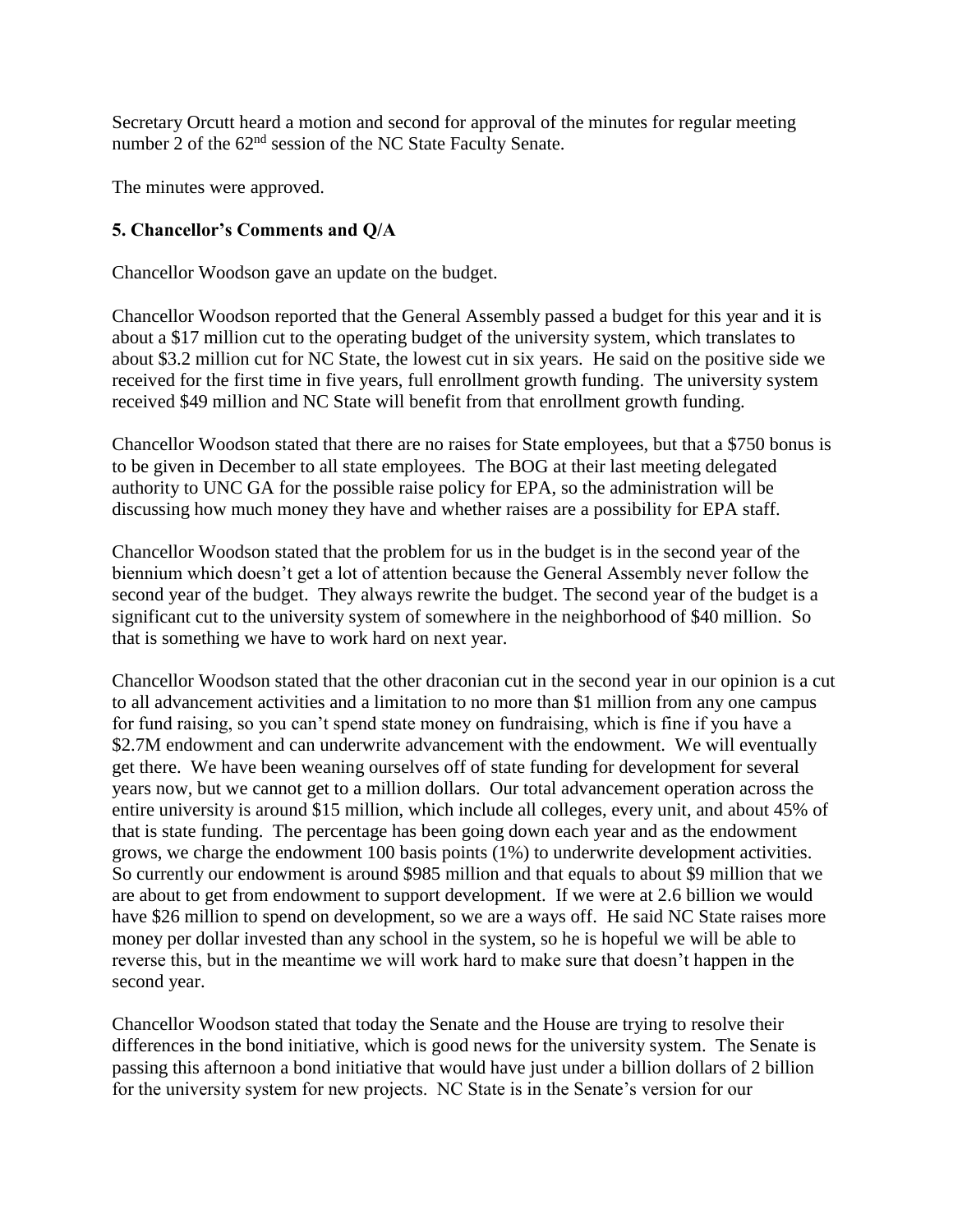engineering oval project, which is a critical engineering building. He stated that they would move industrial and systems engineering and civil engineering and the dean's office over to this new building, which will be the blank space between Engineering I and the Hunt Library. What is in the House version that is not in the Senate version is a big project for the College of Agriculture and Life Sciences, a Plant Sciences building, which is critical for that college, so that is in the House version, but not in the Senate version. We are hoping that they will come to conference this week, that the House version will prevail, and we will be the only university in the system with two capital projects. He said at the very least Engineering will be there.

The other good news relative to Plant Sciences that the Senate did is they used another bill called the self-liquidating bill, this is a bill that has all of the borrowing approval that universities use to build projects that are paid through fees, such as dormitories. The Talley Student Center was one of these where you have a revenue stream associated with the project that allows the university to pay it back instead of the state and that is called self-liquidating bonds.

Chancellor Woodson stated that the Senate put in the self-liquidating bond bill, a provision that allows us to continue to plan for the Plant Sciences building along with allocation of some money. If the General Assembly passes the authority to plan a facility it is rare that it doesn't get built, so we are confident that we are going to come out of the session either with two projects on the bond initiative or one funded for planning. Remember, the bond initiative is something that has to be voted on by the people of North Carolina and that's another difference between the Senate and the House. The Senate has the vote occurring in November 2016 and the House has it occurring in March 2016, which is when we have the consolidated primaries for the presidential elections. Assuming the bond passes as currently written with one or two of our projects in it, we will spend the better part of the next year making sure that everyone in North Carolina knows why this is a good investment.

The Chancellor reported that in addition to our billion dollars for UNC there is about \$500 million for a program that cities in rural communities would solicit grants for infrastructure projects like sewers. He said that is what gets rural communities bought in and the other thing that gets communities across the state bought in are community colleges at around \$500 million. So, \$500 for infrastructure, sewers, water projects and the other \$500 million for community colleges and about \$1 billion for higher education.

## *Question: Is the new engineering building cost shared with money from the university?*

The Chancellor's response was yes. We are raising \$60 million, so it is a \$154 million project and 50% is bonded by the state and 50% is bonded by the university, paid for by private donors and what we call a performance contract.

Chancellor Woodson stated that the infrastructure associated with the project is an expansion of the heating and cooling capacity on Centennial Campus, so we are able to save money because we can put in more efficient systems and as we save money on utilities we use that savings to pay back the bond. He stated that \$60 million is privately funded, so we have raised about one half so far without the state having endorsed the project. We have a lot of people interested in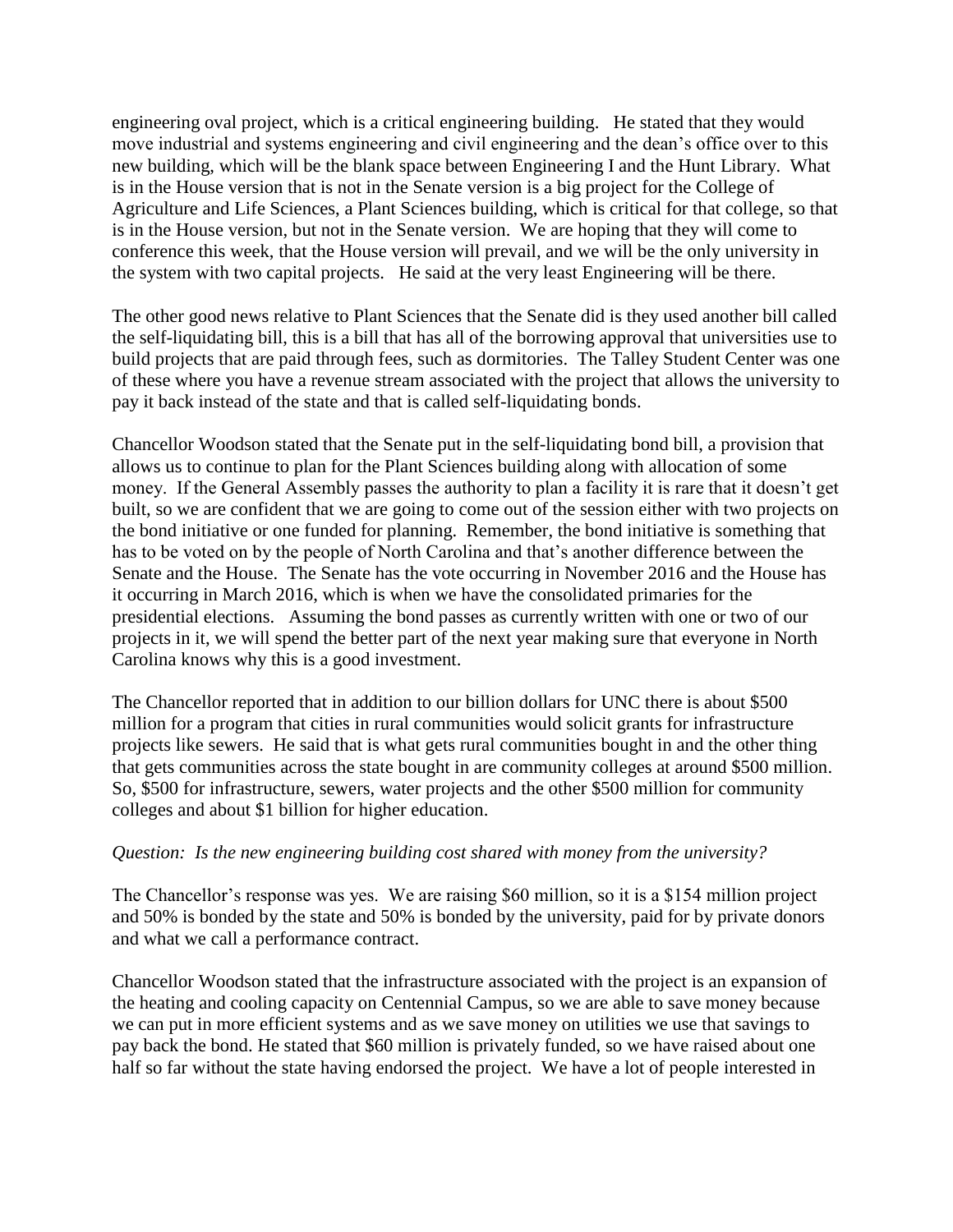investing in this project. They weren't willing to until they knew the state was going to fund it, and then \$17 million from the performance contract of the infrastructure part. Chancellor Woodson stated that NC State is the only university in the system that has authority to do performance contracts. He explained that we did the co-generation facility two years ago where you take waste steam and generate electricity, which saves a lot of money and that money is being used to pay back the bonds that were taken out to put the infrastructure in place.

Chancellor Woodson announced that *US News and World Report* has come out again and NC State is improving in the rankings at  $89<sup>th</sup>$  among national universities and  $37<sup>th</sup>$  among publics, which is up from 43<sup>rd</sup> last year. Also some things we should take pride in is we continue to be on the best value list in higher education and we are also in the top 25 of public universities with the least debt of graduating seniors.

Chancellor Woodson stated that President Obama and the Department of Education have been working hard on a college score board over the last year. The theory behind it is that it gives consumers accurate information about the cost of attending various universities, the payback on that investment, and other aspects of attending the university. The bottom line is that the universities were not excited about this because of the accuracy of the data. One of the things that the public seems to be insisting on getting is return on investment and the only way to truly get that is to understand what people make when they leave the university and that data is hard to come by. The US government gets it by looking at unemployment insurance payments by states. The problem is that there are companies that our graduates go to work for and they live in North Carolina, but the company pays unemployment insurance in New York because they work for IBM or they pay unemployment insurance in California because they work for Cisco, so their salaries aren't captured in this data. Regardless of that, the data was good for NC State relative to many of our peers. In fact, among large universities, those with at least 15,000 graduates, we rank in the top 25 of 22 disciplines and we were in the top ten in all science and engineering disciplines among public universities for return on investment. We were number one in post graduate earnings for engineers in the southeast region. He noted that Virginia Tech and Georgia Tech are both in that region. We are way below average for tuition, way above average for graduation rate, and way above average for starting salaries.

Chancellor Woodson announced that Vice Chancellor Leffler will be retiring soon, this is his last week. He has been a great colleague and a great leader at this university.

Chancellor Woodson announced that NC State has a few additions to the Board of Trustees. They are Chip Andrews, Raleigh Business Leader; Ann Goodnight, co-founder of SAS, Stan Kelly, recently retired President for the southeast region of Wells Fargo; Dwayne Washington, an outstanding athlete at NC State and a high school football coach, and our Student Body President.

Chancellor Woodson reported that there have been a number dean retirements, so we have a busy year. The Provost is busy with four searches for the colleges of Design, Education, Management, and Textiles.

## **6. Old and New Business**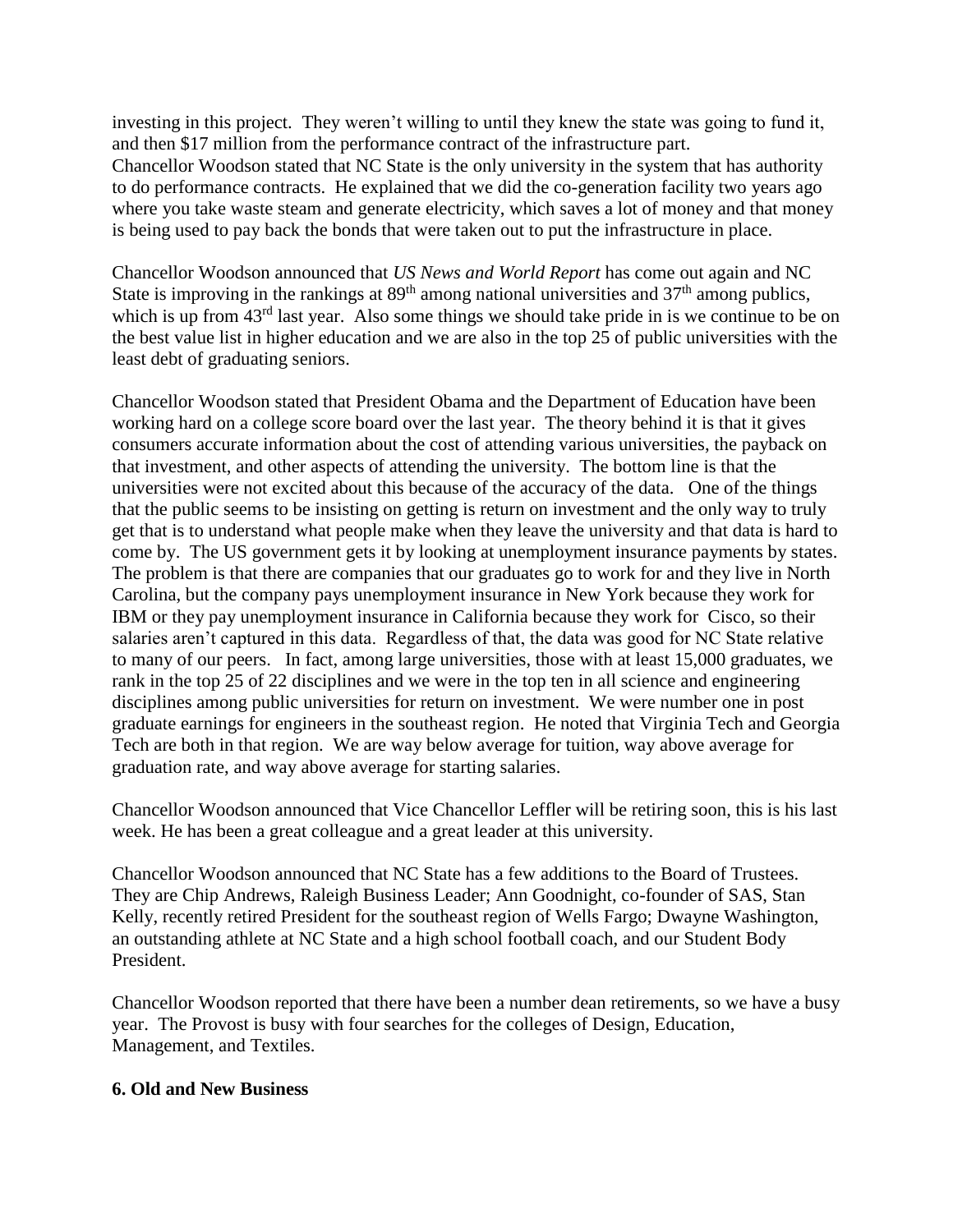# *Second reading of Proposed Resolution on Post Tenure Review*

#### **Discussion**

Senator Cubbage stated that the process was insufficient and did not give the faculty adequate time for reflection and consultation, and indeed the substance, which essentially transferred into a final decision for PTR from the faculty committee to an administrative committee, is a bad decision.

He reviewed some highlights in the handout that he passed out:

#### Excessive PTR Revision

Senator Cubbage stated that the thesis is that the PTR revision was more than what was required and attachment A has the letter from Provost Arden when he was acting Interim Senior Vice President of the UNC System with the subject: Post-Tenure Review Policy Implementation. It raises a substantive issue when it says "Deans must provide an evaluative review in addition to that by the department chair, which is interpreting the UNC Policy manual 400.3.3 that says both the department chair, unit head and the dean must conduct an evaluative review and the Provost must certify the aspect is in compliance, so those do not say that the dean, department head or the Provost have to have the final decision. So, our new rule goes far beyond what is required by the UNC system and in fact, by the memo from Warwick Arden at that time.

#### Unnecessary Administrative Control

Senator Cubbage stated, basically we have transferred final approval of SMEs to the Provost and the Provost more often than not will refer to the deans who he hired who he believes will transfer the PTRs from faculty committees to the administration.

## Lack of Faculty Consultation

Senator Cubbage stated that Chair Moore ent out information to show that there has been some conversation and probably about half of that conversation saying that this is the end of tenure as we know it and the other half is David responding to my comments. The Senate did consider this, essentially to oppose the change to the Provost making the final decision. The resolution as you go from faculty governance from basically the UNC system is a much more extended faculty consultation than emails between the Chair of the Senate and the outline, so I think we need to have a much more effective consultation to have this meet the UNC standards of shared governance.

## Grievance as a Diversion

Senator Cubbage: Throughout this process, every meeting we attended in the Personnel Policy Committee and at least one meeting where we talked about it as a Senate, the reason for this transfer from faculty to the administration was that faculty may be subject to a grievance, but we all know that the process for a grievance was extremely excruciating and from 2003 to 2014 faculty committees for PTR by my estimate, about 1500 PTR cases and there were no grievances and no faculty member will grieve against another faculty member because we can't hire or fire or grieve against an administrator who can actually make that personnel decision. We did have 60 deficient persons and I know of four in my department who retired just so they could avoid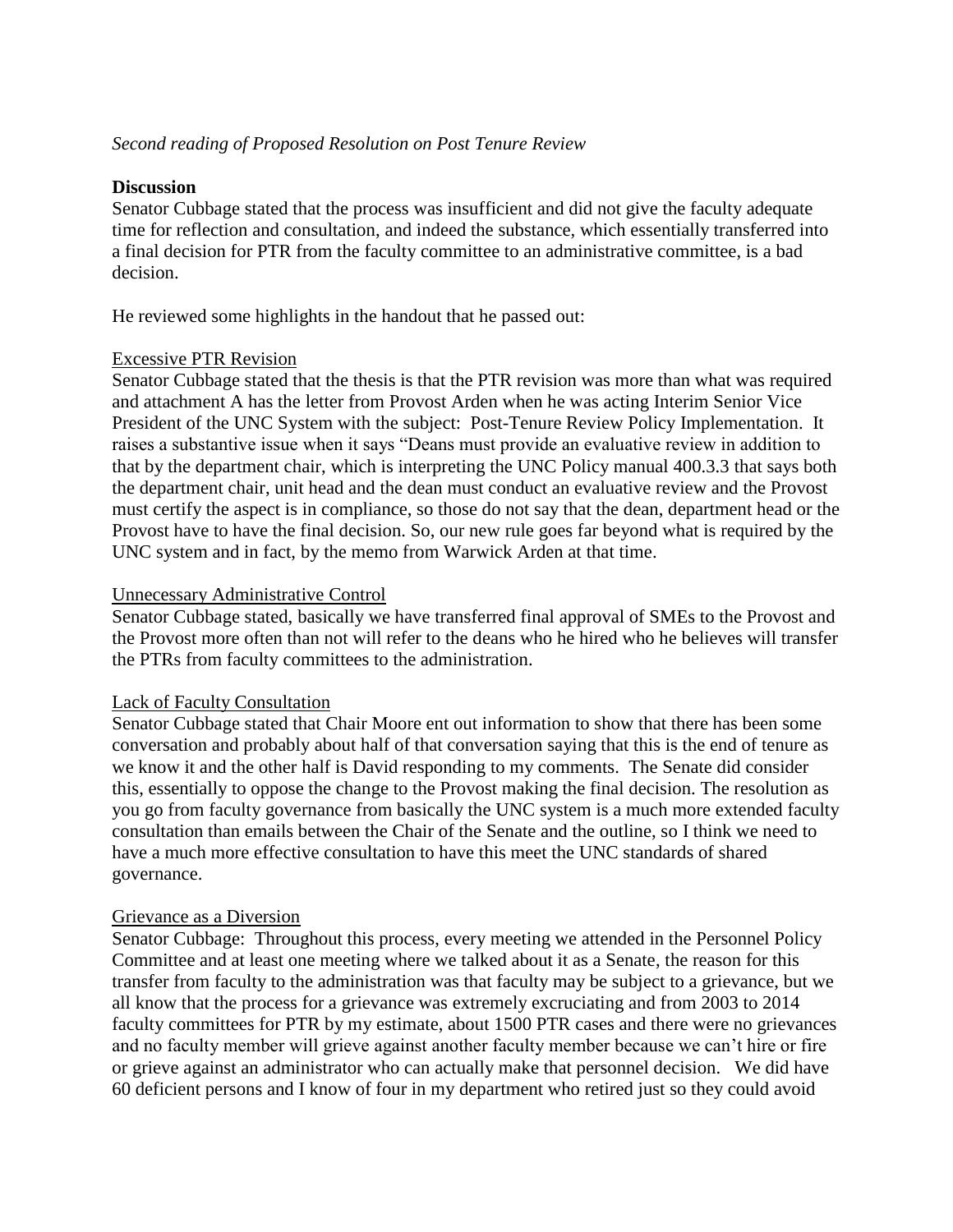going through post tenure review, so clearly having faculty as the main focus here has been acceptable, and there is no reason to say that grievance is the cause to avoid faculty decision making, and in fact, grievance has not been very successful.

The bigger picture here is about tenure. What is tenure? Really the idea is to be change makers and to challenge the status quo and find new information that inherently will overthrow the status quo. Some here say this is called creative destruction. Basically our job is to find new information that will threaten vested interests, to find and imagine new activities, to see them and to really have critical thinking that tenure really provides an opportunity for.

Senator Cubbage stated that if you aren't creative and if you aren't talented and productive, you may be charming and I think there will be great incentives to have charm be a very important criteria as you move forward in these tenure decisions. The department head will make the first call and the dean will make the second call. You have a committee, but really the department head will say yes or no. I served as a department head for a short period of time and I'm sure I was fair and judicious in all cases but I have known heads who were not, so I think that having this every five years, having a head making that decision and a dean making that decision will be really much less focused on merit.

## Peer Institutions

Senator Cubbage: None of our peer institutions have any administrative final decisions in post tenure review. Some actually have no post tenure review. There may be some, but we should look at that before we jump off the cliff. There are plenty of precedents for faculty committees. As we pointed out we get faculty PTR committees and really faculty PTR decisions have been made for seventeen years and there are no known grievances, so really there is no precedent for the administration making the final decision in PTR, they do make it in RPT but that is a different story.

The other end is let's try it and see how it works. It will become clear slowly, we won't recognize really what are the pernicious effects of this and it won't be possible. When it becomes in, we know that if this rule is instituted it will stay and let's just see how it works is not going to be a satisfactory answer. We should have a resolution as faculty that to not have it tried now, not be the pioneers in the US in administrative decisions on post tenure review.

## We Represent the Faculty

Senator Cubbage: We should not be rubberstamping these draconian decisions despite whatever excuses may be made. No offense for our committee but if we spend the rest of our time discussing parking and phone bills we are not going to be a strongly representative Senate. PTR is the most important decision we will make as a Senate and it really does relate to our core foundation values. Pedagogy and extension are crucial and there will be huge pressures for us to conform on climate change. My colleagues in DENR cannot mention the word global-warming or climate change. We do not need that pressure unless it was forced on us.

Senator Pearce stated that he is sympathetic with the main thrust of what Senator Cubbage said, but he is not sure whether the past is a good indication of the future.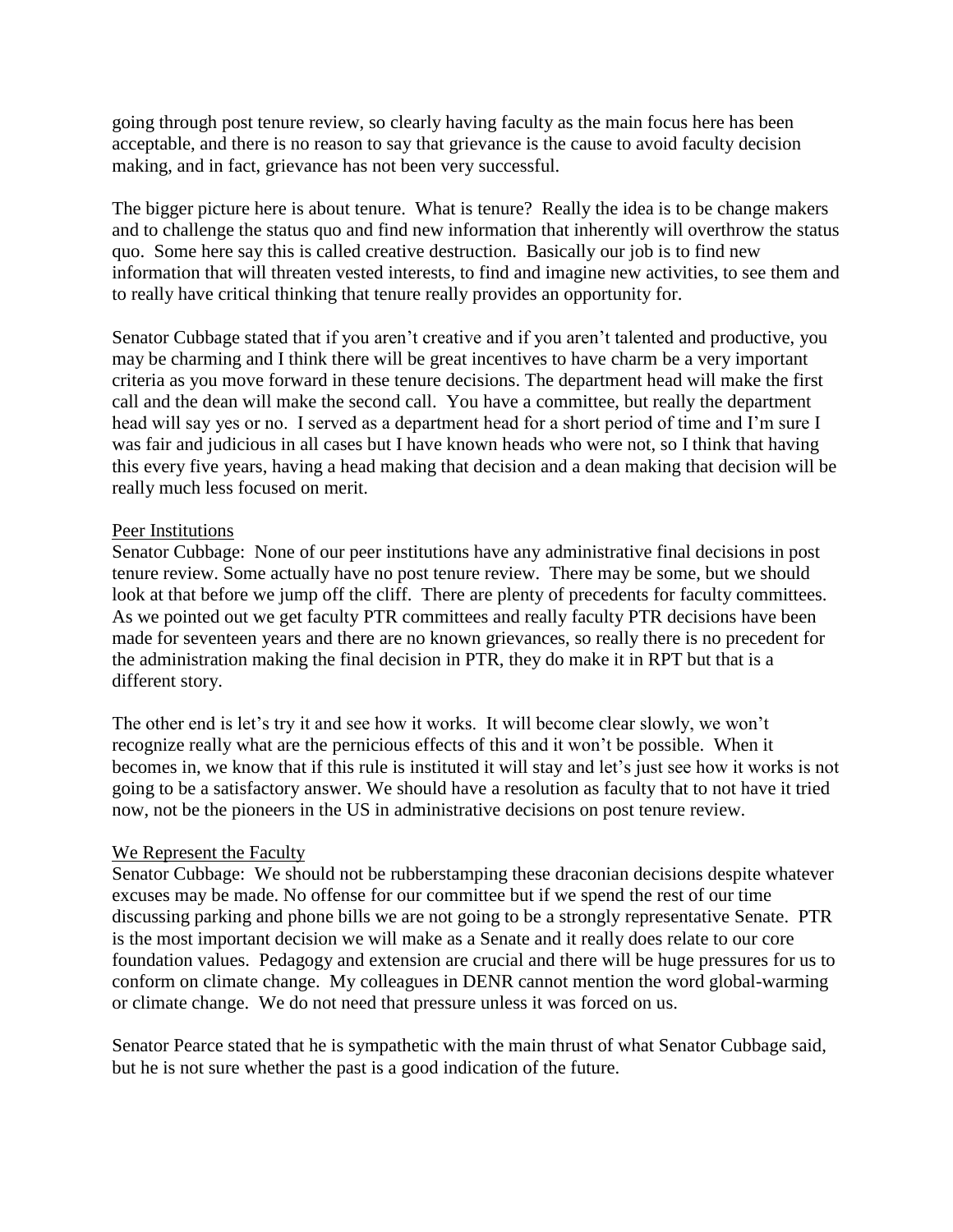Senator Porter stated that he is curious what status this policy is in.

Chair Moore stated that it started in summer of 2014 and there were numerous times when it came to the Senate and to the PPC and the deadline to submit it was the end of May.

Senator Fleisher stated that as a clarification the Board of Governors dictated that there would be three independent decisions made by the college committee, department head, and by the dean. The problem that arose is what happens if there is a disagreement between the college and the dean or a dean and department head. Who makes the final decision? He stated that he believes they received an email from the Provost saying that he would make the final decision and that is where the problem arises now. Do we go along with that? Do we recommend that that is okay or do we say no, the college committee should make the final decision? The Office of Legal Affairs said that would be a mistake because it would put the faculty committee in the position of being sued. Do we recommend that the college committee be the final decider or the Provost be the final decider? This was discussed during a meeting of the Governance and Personnel Policy Committees and the consensus was that it was for all intents and purposes a done deal.

Senator: From my perspective one question that I had relative to paragraph number 7 is that there really is no other precedent at other similar size schools as NC State, so I'm trying to understand why this new policy is being implemented.

Chair Moore stated that the Board of Governors makes policies that all the institutions in the UNC system must comply with. The BOG issued this policy and then all of the campuses had to come up with regulations to be in compliance with the new policy. This was a mandate from the Board of Governors.

Senator: I'm a bit confused. This has been submitted but now we are discussing it again.

Chair Moore stated that any Senator can submit a resolution. Normally the resolutions come from the committee after it has been discussed.

Senator: So are we going to withdraw this submission or change it.

Chair Moore responded, no.

Senator Cubbage stated that the request is to go back and rewrite that regulation.

Senator Williams stated that the resolution basically requests that we have a policy different from the other sixteen institutions.

Senator Cubbage disagreed. He pointed to the memo from Provost Arden that states the deans must provide an evaluative review.

Senator: What are the other institutions doing?

Senator Cubbage stated that he asked that question and no one would tell him.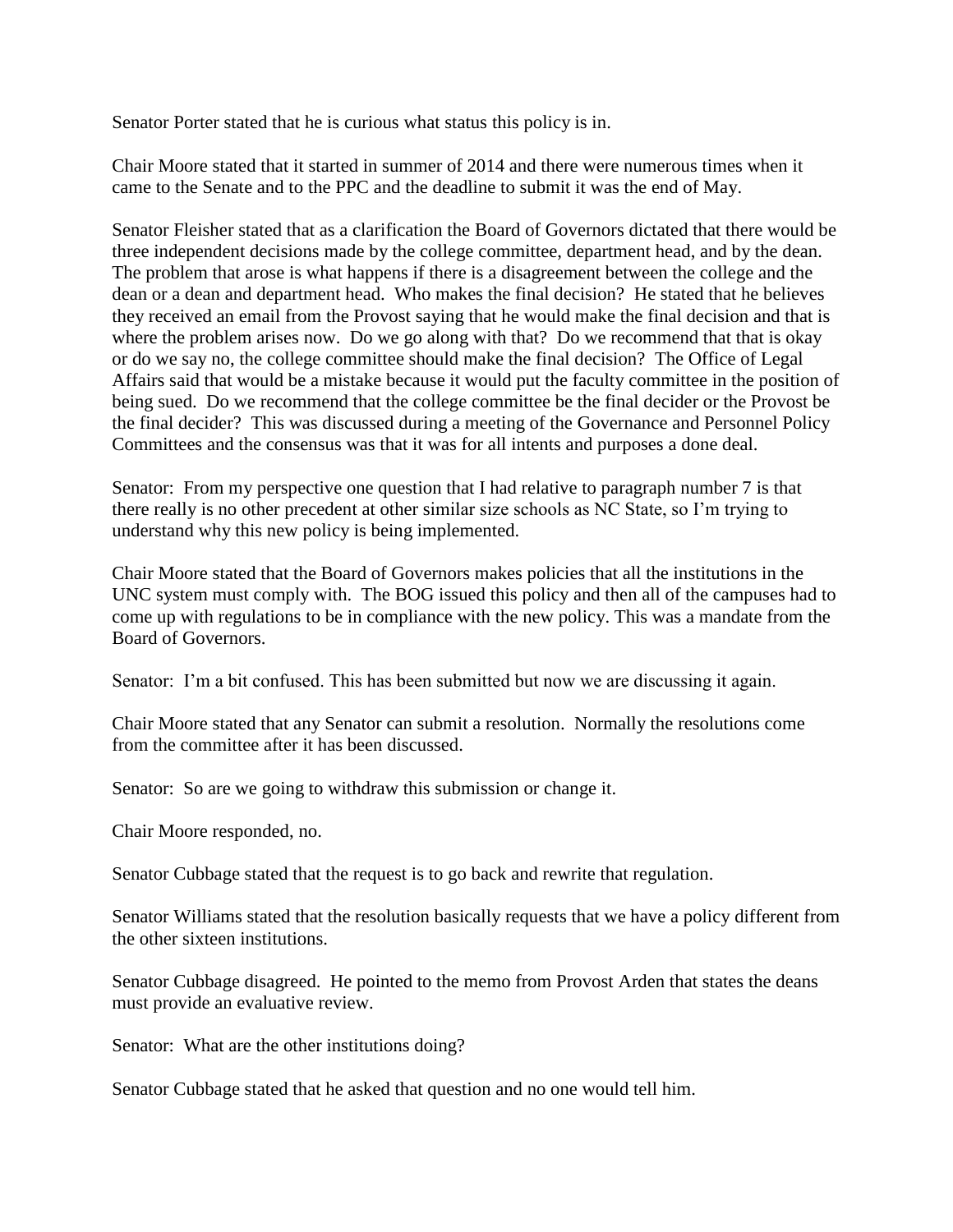Senator Laffitte stated that he feels like a mandate from the BOG requires you to either fight a battle or go up against them, so he will not vote for it because he doesn't want to fight a battle that can't be won.

Senator Fleisher called the question.

Chair Moore reminded the Senators that they will be voting on the actual resolution that is presented.

A hand vote was taken and the results were 10 in favor, 12 opposed, and 3 abstentions. The motion did not carry.

# *Sen.Issue4: Broader review of shared governance at NCSU*

Past Chair Zonderman thanked Betsy Brown for working with him on the draft. He stated that it memorializes what they hoped are some best practices. He thinks the administration has worked fairly well with the Faculty Senate. He said his feeling was to get this on paper because we now have a new successor to Betsy and some day we will have a new Chancellor and Provost. This does not have the force of policy, but it is good to have something in writing to say this is how we think as a body to do things right with administration on reviewing policy.

#### **Appendix B: Draft working document for Best Practices in Shared Governance**

Chair Moore stated that this document has been reviewed by the Executive Committee, so she asked for input from the senators.

Senator Fleisher commented that he thinks the document is very well written.

Senator Cubbage suggested these additions (*italicized*):

The preamble should say that this document complements the UNC system Faculty Assembly University of North Carolina standards of shared governance.

At the end of Paragraph three he would like to add: *Open and transparent communication and information sharing provides sound public administration bases for reviewing and revising policies; identifying the best alternatives to achieve academic objectives; and build trust among administration, faculty, and staff.*

4) Drafts of new or revised policies and regulations sent to the Chair should include a cover sheet (as described in the PRR Template to which REG01.25.05 refers) including a rationale and a list of the *proposed changes and the* campus administrators, offices or governance bodies to which the drafts have been or will be sent for review, approval, or information.

*5) Information and historical data regarding the reasons for the policies should be provided with the proposals, and requests by Senate committee members or Senators for more information should be responded to promptly.*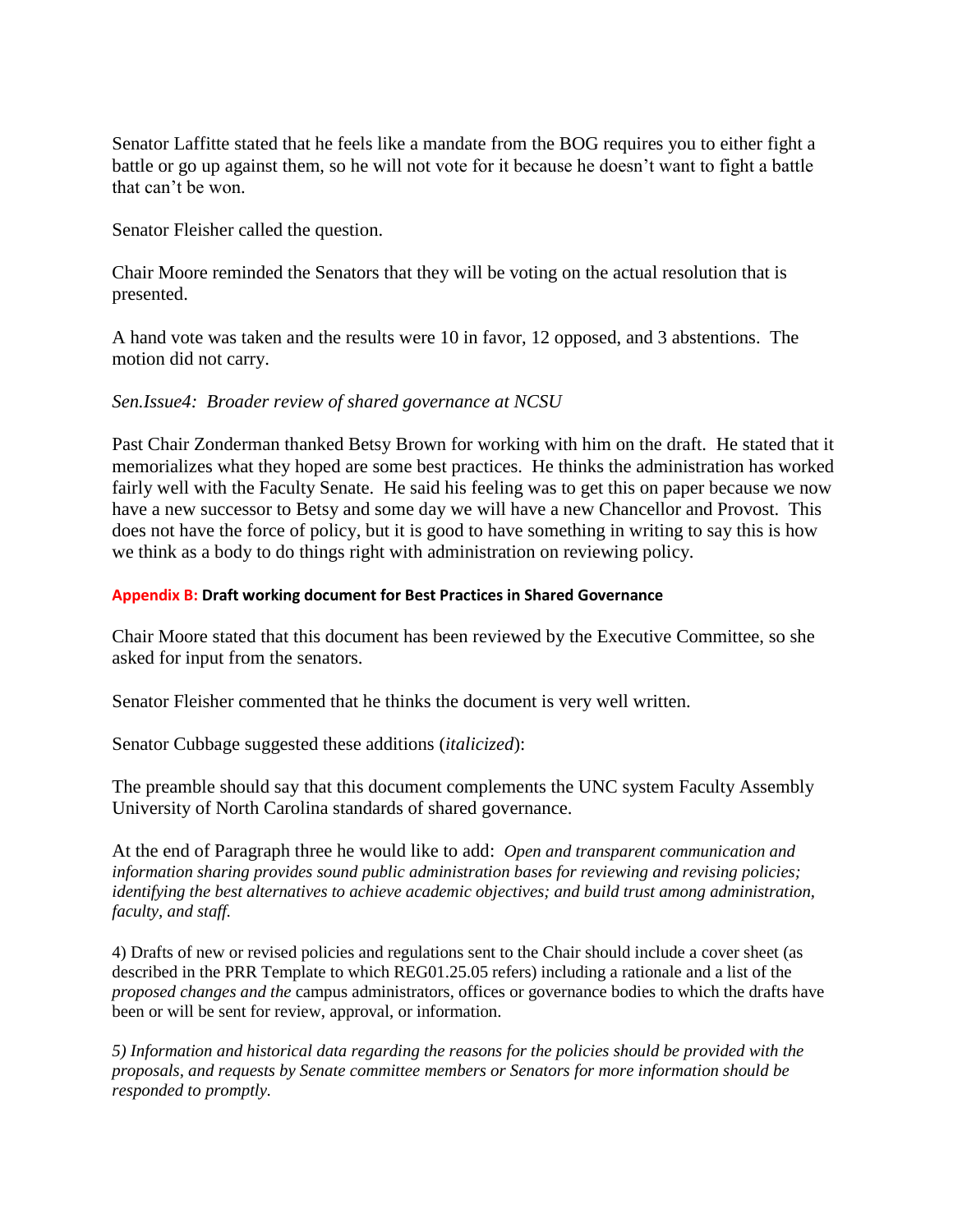Chair Moore wanted to know if Senator Cubbages's suggestion is to overrule the committee structure and rather than having the majority opinion of the committee be represented you are saying that any of the 35 senators could then request any information.

Senator Cubbage – Is that our current policy, that only the chairs can request information?

Chair Moore stated that is how we operate. When we are in a committee we have discussions, so it is vetted. The discussion goes through the process of being vetted and then the majority opinions of those is how the committee moves forward. That is how committees work.

Senator Argyropoulos stated that a senator may have an issue where he or she wants to find out specific information, how can he or she voice their opinion?

Chair Moore stated that we have been very open and transparent so you can see what has been discussed in committees. All of the committees are promptly posting their minutes so you can see what has been discussed, so any senator can send comments to the co-chairs of that committee or have discussions with the co-chairs. Once it has been vetted in the committee the issues do come to the Senate if the committee deems them to be important enough to come to the Senate. Some of the issues are resolved or are able to be taken care of.

Senator Argyropoulos stated that he would love to see the data. How long do we have to ask to get this data? Which committee do I have to lobby?

Chair Moore stated that if the Senate has a reason for needing the data then it can be requested. What would be the reason for needing the data?

Senator Cubbage stated that his reason is we now have a new post tenure review rule that says your only recourse if you are dismissed is to make a grievance.

Chair Moore noted that we are talking about post tenure review. The consequences if you are found to not be meeting expectation is that you have to work out a document for how you are going to work through that with your department to make progress. There is nothing about dismissal in there.

Senator Cubbage stated that your ultimate recourse if you are not satisfied with the outcome is you can file a grievance. Saying that this is a recourse is fallacious. The word on the street is that one person at this university has won a grievance once.

Chair Moore asked how that is relevant to anything.

Senator Cubbage stated that grievance is our final recourse if we do not meet SME's and now we know nothing about the process.

Senator Williams stated that grievances are protected by Personnel. We say let's get this data, while this data is not easy to get and the people that are being asked to get it are being asked by hundreds of other people to gather data as well. We have been having our budget cut for how many years now? We don't have the resources to ask for everything that we would like to have.

Chair Moore pointed out to Senator Argyropoulos that we (senators) do have the ability to interact with committees that we are not on.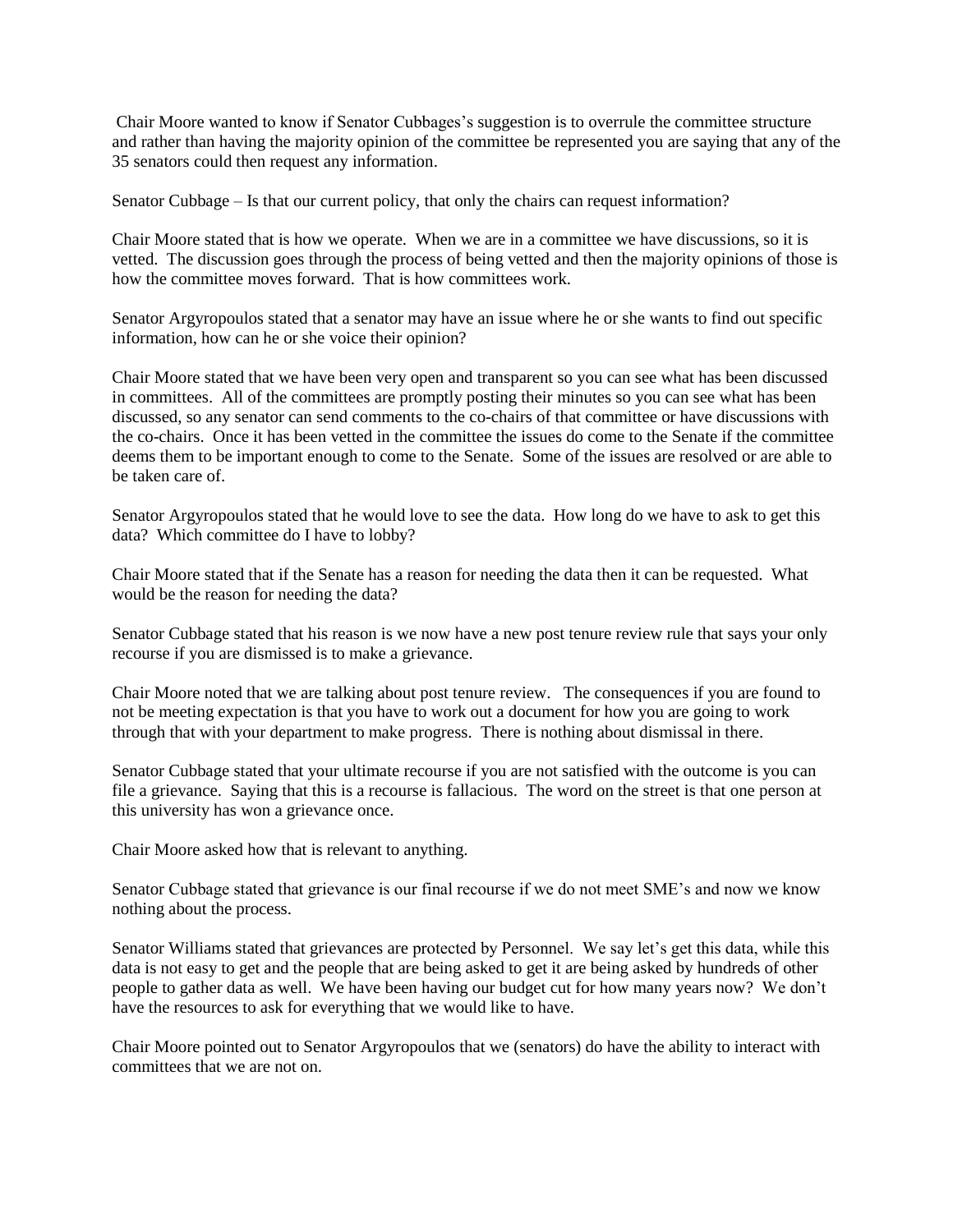Senator Pearce inquired about grievance information being provided for the last five years. He stated that he has been here 30 years and the thing that strikes him about this university is it is awfully hard to get anything out of the administration on anything, on endowments, what they are doing, budgets, etc. There is no transparency at this university, it is a joke. This is totally a top down university. The decisions are made up there and then filtered down. For example, a big thing that affects my life was this decision to go to cluster hires. Was that debated in the Senate?

The response was no.

Senator Pearce stated that that to him is a classic example of a top down decision and it has a big effect on his life and his department with no faculty input in general, is that the case?

Senator Fleisher stated that there was a task force in which faculty served on, but to his knowledge it was never discussed in the Senate.

Senator Pearce asked why not, wasn't that a very important decision for the development of the university in the next few years?

Senator Fleisher asked for a show of hands of anyone who has served on a grievance panel. He stated that it was a nightmarish experience for him. He knows of two situations in his college where there were negative post tenure reviews and in both cases they chose to retire. What would have happened had they grieved? He doesn't know. He stated that the whole process is dirty and time consuming, because it is not pleasant and he doesn't want to do it again.

Chair Moore requested that the Senate get back to discussing the shared governance document.

Senator Cubbage stated that the point is that we are making policies now without information. It would be better if we had open and transparent information. We are making a complete change in the culture of NC State University with zero information.

Senator Porter stated that perhaps the faculty could have a future discussion about what kind of data the Senate needs, what numbers we would like to see each year.

Senator Williams stated that grievance is a necessary procedure if you intend to sue. A lot of people grieve because they want to sue, so what the resolution of a grievance is, isn't really the final outcome. You have to track this all the way through.

Senator Cubbage suggested adding to the document: *The Faculty Senate also shall have adequate notice and time to discuss and consider new PRRs and alternatives as necessary and suggest changes and improvements.*

#### **Status of Senate Issues voted on in the first meeting of the year; see Appendix A**

Chair Moore stated that the Executive Committee members have assigned more issues to committees, but they are going to hold off on assigning the last ones because the committees already have a long list of items that they are working on.

#### *New Business*

**Comments on Dr. Charles Carlton, former Chair of the Faculty Senate**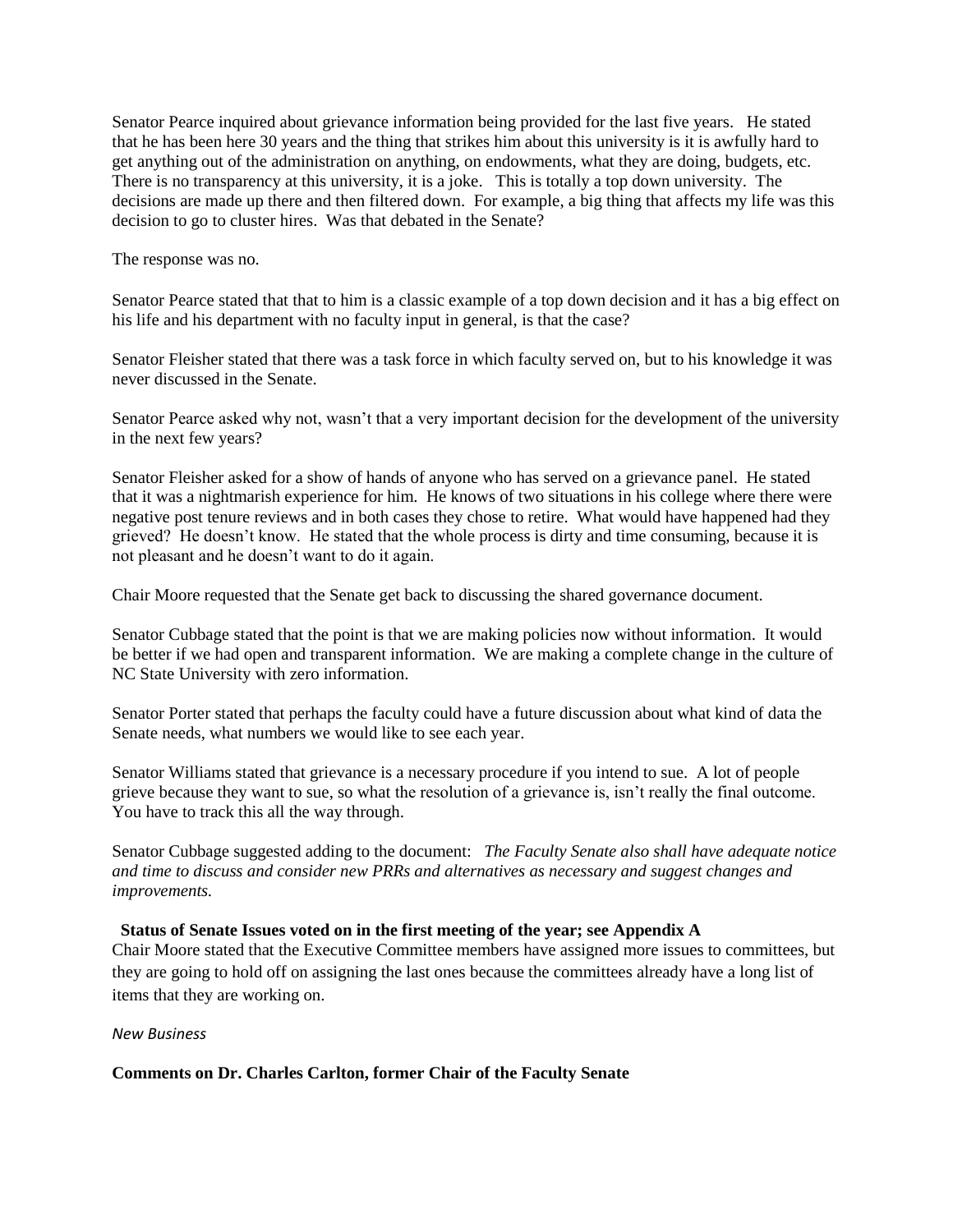Secretary Orcutt offered comments to honor the memory of Dr. Charles Carlton, former Chair of the Faculty Senate who passed away on July 25, 2015 in Cambridge, UK:

I wanted to say just a few words about Dr. Charles Carlton, former Chair of the Faculty Senate at NC State, who recently passed away. Among other things, Dr. Carlton was in many ways responsible for establishing our current Chair of the Faculty position, as it was during his term as Chair of the Faculty Senate in 1993-1994 that he pushed through a major constitutional change establishing the title of "Chair of the Faculty" and the process of the Chair being elected for a two-year term by an at-large vote of the NC State Faculty. Colleagues who served on the Faculty Senate with him remember his joviality, his quick wit, and his big personality.

Joining the History Department at NC State in 1969, tenured in 1975, and promoted to Full Professor in 1981, Dr. Carlton was a well-regarded British historian whom his colleagues describe as an "incessant researcher." He produced numerous articles and nearly a dozen books not the least of which a volume on the royal mistresses that he shamelessly produced in order to help fund his two daughters' college educations. Beloved by students, faculty, friends, and family, Charles was a delight to know - and I'll add, a lot of fun to play racquetball with as well. He will be missed by the NC State community, but had many lasting positive impacts on the university.

#### **Location choices for the October 20 Fall General Faculty Meeting; preference**

Chair Moore noted that there are two potential locations for the GF meeting and they are the auditorium around the corner from the Senate chambers or 126 Witherspoon. There were no rooms available in the Student Center.

The preference was to have the General Faculty meeting in the auditorium.

*Proposed Regulation on Drug Testing NC State University Employees.* 

Questions for the Chair to send to David Rainer in advance can be sent to Jeannette moore@ncsu.edu.

#### **7. Issues of concern**

Senator Cubbage would like to know if PTR can be discussed at the Fall Faculty meeting.

Chair Moore stated that the agenda for the meeting will be set on October  $5<sup>th</sup>$ .

Senator Argyropoulos stated that he would like to get some statistics on grievances that faculty are filing and how things have progressed year to year.

Past Chair Zonderman noted that during his two years as Chair of the Faculty there were no formal grievances filed. He stated that there is a task force looking at the grievance process. He has been urging changes for the past two years including taking the Chair of the Faculty out of the loop.

Chair Moore stated that she thinks it is important that grievances come to the Chair of the Faculty so that faculty feel comfortable bringing those to her rather than bringing a grievance to an administrator. She is